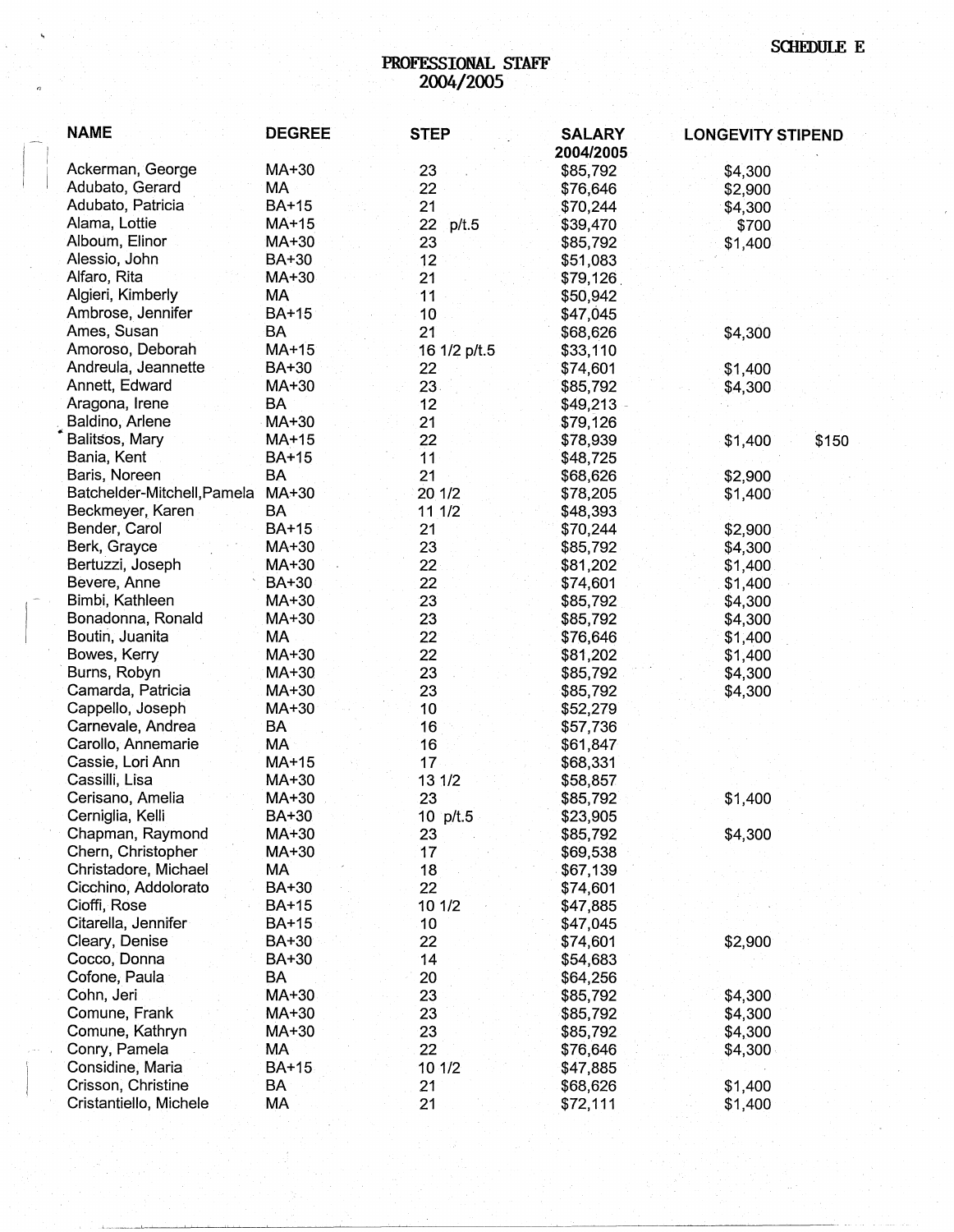| Cullari, Carla        | BA           | 10 <sub>1</sub> | \$45,931 |                    |
|-----------------------|--------------|-----------------|----------|--------------------|
| Cullity, Kathleen     | MA+30        | 21              | \$79,126 |                    |
| Cummings, James       | MA+30        | 23              | \$85,792 | \$4,300            |
| Cundari, Michael      | <b>BA+15</b> | 11              | \$48,725 |                    |
| Cunningham, Joyce     | BA+15        | 11 1/2          | \$49,567 |                    |
| Daly, Rachel          | $MA+30$      | 22              | \$81,202 | \$1,400            |
| D'Angio, Elizabeth    | BA+30        | 12              | \$51,083 |                    |
| David, Nicole         | MA           | 14              | \$56,263 |                    |
| DeBonis, Cynthia      | MA+30        | 23              | \$85,792 | \$4,300            |
| DeFilippis, Lillian   | MA+30        | 20              | \$77,284 |                    |
| DiGiovine, Donald     | Doctorate    | 23              | \$88,522 |                    |
| Dorfman, Gloria       | MA+30        | 13              |          | \$4,300<br>\$1,940 |
| Dougherty, Margaret   |              |                 | \$57,898 |                    |
|                       | MA+15        | 22              | \$78,939 | \$4,300            |
| Douglas, Loretta      | MA+30        | 23              | \$85,792 | \$4,300            |
| Dow, Marita           | MA+30        | 23              | \$85,792 | \$2,900            |
| Doyle-Marino, Helen   | MA+30        | 13              | \$57,898 |                    |
| Egan, Tracy           | MA           | 10              | \$49,184 |                    |
| Ellis, Donna          | <b>BA+15</b> | 20 1/2 p/t.5    | \$34,016 |                    |
| Farkas, William L.    | MA+30        | 23              | \$85,792 | \$4,300            |
| Ferraro, Danielle     | BA+15        | 13              | \$52,087 |                    |
| Ferraro, Michele      | BA+15        | 11              | \$48,725 |                    |
| Ferriol, Kenneth      | BA+15        | 14              | \$53,808 |                    |
| Fischer, Patricia     | MA+30        | 23              | \$85,792 | \$2,900            |
| Fisher, Linda         | MA           | 22              | \$76,646 | \$2,900            |
| Flannery, Katherine   | <b>BA+15</b> | 16              | \$59,146 |                    |
| Foglio, Nancy         | MA           | 17              | \$66,264 | \$1,400            |
| Franks, Katherine     | MA+30        | 23              | \$85,792 | \$4,300            |
| Freedman, Jill        | MA           | 13              | \$54,462 |                    |
| Fuccello, Margaret    | МA           | 22              | \$76,646 | \$1,400            |
| Furnari, Susan        | Doctorate    | 23              | \$88,522 | \$1,400<br>\$150   |
| Gambaro, Jainine      | MA           | 21              | \$72,111 | \$1,400            |
| Gargiulo, Thomas      | MA           | 20              | \$70,189 |                    |
| Gebbie, Florence      | BA+30        | 22              | \$74,601 | \$4,300            |
| Gernitis, Maria       | MA+30        | 20              | \$77,284 |                    |
| Gesumaria, Susan      | <b>BA</b>    | 15              | \$54,197 |                    |
| Giangeruso, Laura     | MA+15        | 14              | \$58,048 |                    |
| Goldberg, Dawn        | <b>BA</b>    | 12              |          |                    |
| Grant, Thomas         | <b>BA</b>    |                 | \$49,213 |                    |
| Griffin, Patricia     |              | 14              | \$52,531 |                    |
|                       | MA+30        | 23              | \$85,792 | \$4,300            |
| Griwert, Jolinda      | BA           | 17              | \$59,166 |                    |
| Gurney, Carol A.      | MA+30        | 23              | \$85,792 | \$4,300            |
| Hagert, Suzanne       | МA           | $22^{\circ}$    | \$76,646 | \$4,300            |
| Harbison, Robert      | BA           | 11              | \$47,573 |                    |
| Hardin, Judith Ann    | MA+30        | 23.             | \$85,792 | \$4,300            |
| Healy, Joyce          | МA           | 22              | \$76,646 | \$4,300            |
| Hill-Trovato, Hillary | MA+15        | 22              | \$78,939 | \$4,300            |
| Holland, Doreen       | BA           | 17 1/2          | \$59,882 |                    |
| Holly, Sheryl         | BA           | 11              | \$47,573 |                    |
| Hrubash, Theresa      | <b>BA</b>    | 16 1/2          | \$58,451 |                    |
| Hungler, Hannah       | <b>BA+15</b> | 15              | \$55,518 |                    |
| Hutcheson, Donna      | MA+30        | 23              | \$85,792 | \$1,400            |
| Isabella, Patricia    | BA+30        | 13              | \$52,936 |                    |
| Jinks, Lawrence       | MA+30        | 23              | \$85,792 | \$4,300            |
| Kahn, Gail            | MA+30        | 23              | \$85,792 | \$1,400            |
| Kasner, Paula         | MA+30        | 23              | \$85,792 | \$4,300            |
|                       |              |                 |          |                    |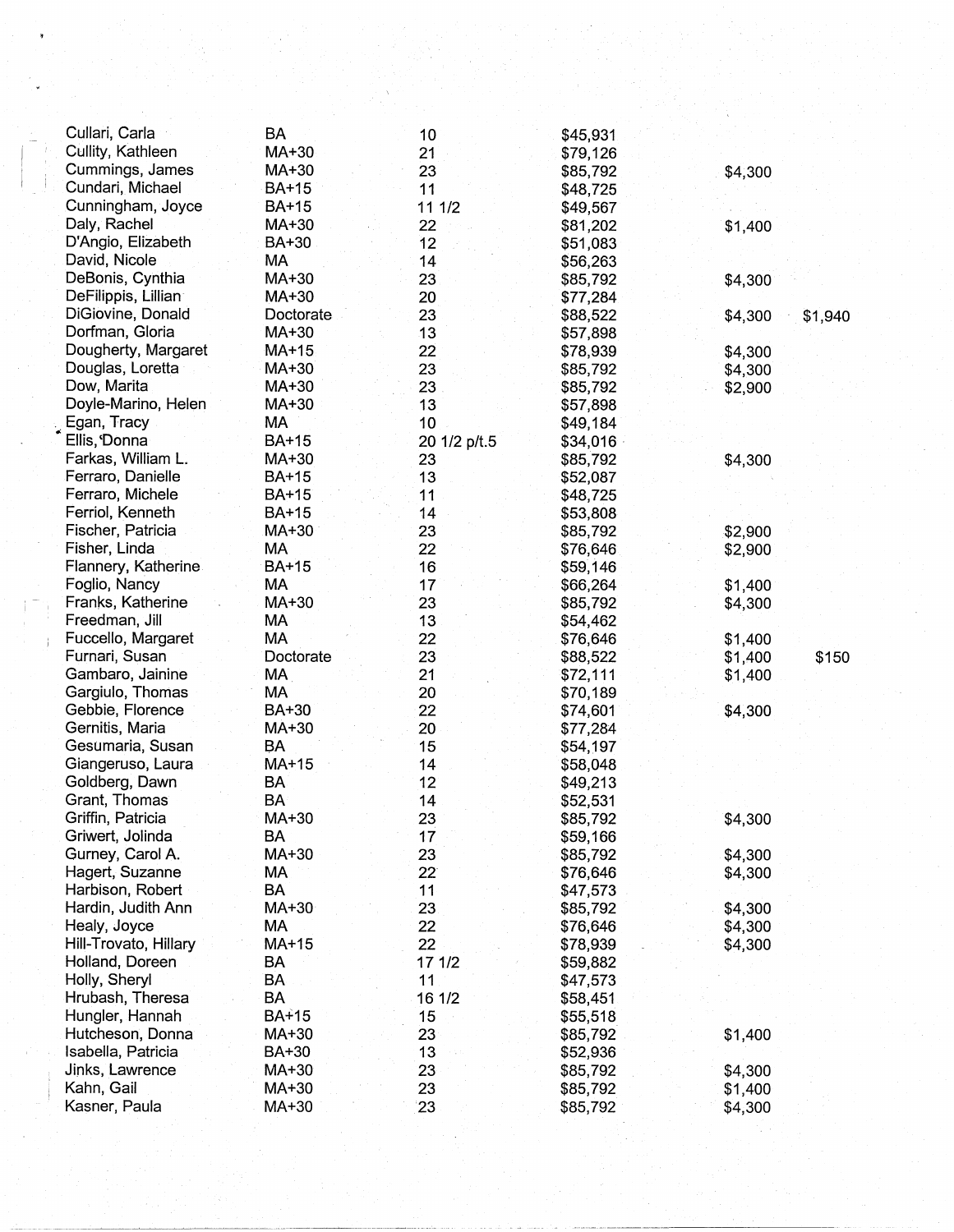| Keating, Patricia                    | MA+15        | 17           | \$68,331             | \$1,400            |
|--------------------------------------|--------------|--------------|----------------------|--------------------|
| Kelly, James                         | BA           | 21           | \$68,626             |                    |
| King, Walter                         | BA+30        | 11           | \$49,519             |                    |
| Kirk, Barbara                        | BA+30        | 22           | \$74,601             | \$4,300            |
| Koci, Adele                          | <b>BA</b>    | 21           | \$68,626             | \$4,300            |
| Kocum, Paul                          | BA+30        | 22           | \$74,601             | \$2,900            |
| Koegel, Richard                      | MA+30        | 23           | \$85,792             | \$2,900            |
| Konn, Mari                           | MA+30        | 23           | \$85,792             | \$4,300            |
| Koribanick, Katherine                | BA           | 13           | \$50,852             |                    |
| Kowalski, AnneMarie                  | MA+30        | 23           | \$85,792             | \$2,900            |
| Kozyra, Cheryl                       | BA           | 12           | \$49,213             |                    |
| LaPierre, Diane                      | MA           | 15 1/2       | \$59,949             |                    |
| Larcara, Sharon                      | MA+30        | 23           | \$85,792             | \$1,400            |
| LaReau, Susan                        | MA+30        | 23           | \$85,792             | \$4,300            |
| Latka, Vicki                         | МA           | 22           | \$76,646             | \$1,400            |
| Laudadio, Anne D.                    | BA+30        | 22           | \$74,601             | \$2,900            |
| Lazur, Maureen                       | MA+15        | 18           | \$69,233             |                    |
| Lee, Paula                           | МA           | 22           | \$76,646             | \$1,400            |
| Libert, Frank                        | MA+30        | 23           | \$85,792             |                    |
| Licameli, Lesslie                    | BA           | 11           | \$47,573             |                    |
| Lightfoot, Joan                      | BA           | 20           | \$64,256             |                    |
| Linfante, Andrew                     | MA+15        | 16           | \$64,108             |                    |
| Love, Laura                          | MA+30        | 17           | \$69,538             |                    |
| Lynch, Cynthia                       | <b>BA</b>    | 10 p/t.5     | \$22,966             |                    |
| MacMillan, Laura-anne                | <b>BA+15</b> | 17           | \$60,607             |                    |
| Magin, Sally                         | MA+30        | 23           | \$85,792             | \$2,900            |
| Manganiello, Louis                   | BA           | 10           | \$45,931             |                    |
| Maniscalco, Lisa                     | MA           | 22           | \$76,646             | \$1,400            |
| Marcantonio, Marianne                | <b>BA</b>    | 17 1/2       | \$59,882             |                    |
| Margulies, Jerilyn                   | MA+15        | 22           | \$78,939             | \$4,300            |
| Martin, Leann                        | MA           | 11           | \$50,942             |                    |
| Martin, Valerie                      | <b>BA+15</b> | 17           | \$60,607             |                    |
| Masino, Gina Marie                   | MA           | 10           | \$49,184             |                    |
| Masullo, Beverly                     | MA+30        | 23           | \$85,792             | \$1,400            |
| Mauro, Elaine                        | MA+15        | 19           | \$70,635             |                    |
| Mauro, James                         | MA+30        | 23           | \$85,792             | \$4,300            |
| McAloon, Jacqueline                  | MA<br>MA+15  | 12           | \$52,703             |                    |
| McCormick, Tracy<br>McCrohan, Thomas | BA+30        | 12 1/2 p/t.5 | \$27,640             |                    |
| McDonald, Anita                      | BA+30        | 22<br>22     | \$74,601<br>\$74,601 | \$4,300<br>\$4,300 |
| McDonnell, Linda                     | MA           | 10 p/t.8     | \$39,347             |                    |
| McGovern, Heather                    | MA           | 13           | \$54,462             |                    |
| McKenzie, Marcy                      | MA+30        | 18           | \$74,104             | \$1,400            |
| McPartland, Dennis                   | MA+30        | 13           | \$57,898             |                    |
| Menza, Claire                        | <b>BA</b>    | 18           | \$60,597             |                    |
| Meyers, Florence                     | <b>BA+15</b> | 21           | \$70,244             | \$2,900            |
| Milunaitis, Lorraine                 | MA+30        | 23           | \$85,792             | \$4,300            |
| Monterosa, Heather                   | MA           | 11           | \$50,942             |                    |
| Moscaritola, Linda                   | <b>BA+30</b> | 21           | \$70,421             |                    |
| Mosior, Lynn                         | BA           | 10           | \$45,931             |                    |
| Mullane, AnnMary                     | MA+30        | 17           | \$69,538             |                    |
| Muniz-Bermo, Maria                   | MA           | 11           | \$50,942             |                    |
| Murray, Walter                       | <b>BA</b>    | 21           | \$68,626             | \$4,300            |
| Napoli, Ellen                        | MA+15        | 16           | \$64,108             |                    |
| Nardiello, Arlene                    | BA+30        | 22           | \$74,601             | \$4,300            |
|                                      |              |              |                      |                    |

 $\label{eq:2} \begin{split} \mathcal{L}^{2} & = \frac{1}{2} \sum_{i=1}^{2} \mathcal{L}^{2} \left( \mathcal{L}^{2} \right) \mathcal{L}^{2} \\ & = \frac{1}{2} \sum_{i=1}^{2} \mathcal{L}^{2} \left( \mathcal{L}^{2} \right) \mathcal{L}^{2} \\ & = \frac{1}{2} \sum_{i=1}^{2} \mathcal{L}^{2} \left( \mathcal{L}^{2} \right) \mathcal{L}^{2} \\ & = \frac{1}{2} \sum_{i=1}^{2} \mathcal{L}^{2} \left( \mathcal{L}^{2}$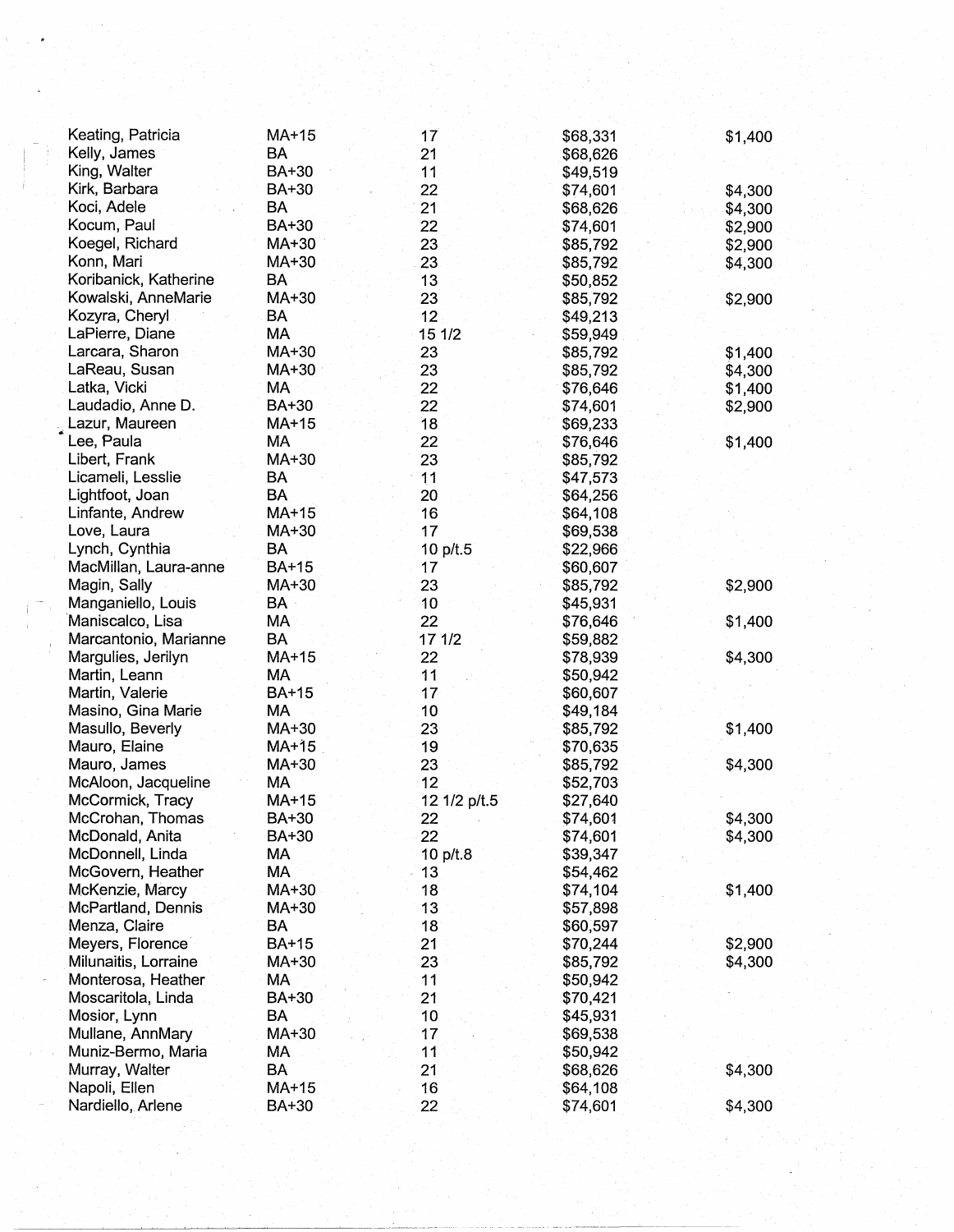| Neilley, Jeanne V.<br>Neri, Susan | MA+30<br>MA  | 23<br>19        | \$85,792<br>\$68,500 | \$4,300          |
|-----------------------------------|--------------|-----------------|----------------------|------------------|
| Noonan, Richard                   | МA           | 19              | \$68,500             |                  |
| O'Brien, Marietta                 | MA+30        | 23              | \$85,792             | \$1,400          |
| Ohlson, Carl                      | MA+30        | 23              | \$85,792             | \$4,300          |
| Ohtaka, Keiko                     | MA+30        | 23              | \$85,792             | \$4,300<br>\$300 |
| Olivo, Rebecca                    | MA+30        | 17              | \$69,538             |                  |
| Olson, Edmund G. Jr.              | BA           | 21              | \$68,626             | \$4,300          |
| O'Mara, Eileen                    | <b>BA</b>    | 17              | \$59,166             |                  |
| Orenstein, Arlene                 | MA+30        | 18              | \$74,104             |                  |
| Osieja, Christina                 | <b>BA+15</b> | 21              | \$70,244             |                  |
| Pace, Michael                     | <b>BA</b>    | 21              | \$68,626             | \$4,300          |
| Pagana, Mary                      | MA+30        | 21              | \$79,126             |                  |
| Pandolfi, Becky                   | MA+30        | 23              | \$85,792             | \$150<br>\$1,400 |
| Papaleo, Maria                    | MA+30        | 19              | \$75,694             |                  |
| Parigi, Debra                     | BA+30        | 18              | \$65,289             |                  |
| Parigi, Stephen                   | MA+30        | 23              | \$85,792             | \$150<br>\$4,300 |
| Paschal, Bernice                  | MA+30        | 23              | \$85,792             | \$2,900          |
| Perrone, Carol                    | BA+30        | 20              | \$68,254             |                  |
| Perrotta, Mary Anne               | MA+30        | 23              | \$85,792             | \$2,900          |
| Pinto, Debra Ann                  | BA           | 21              | \$68,626             | \$2,900          |
| Pontrella, Mary                   | <b>BA</b>    | 10              | \$45,931             |                  |
| Powell, Robyn                     | MA+30        | 17              | \$69,538             |                  |
| Puzio, Eric                       | BA           | 10              | \$45,931             |                  |
| Raiser, Bethany Ann               | MA           | 10              | \$49,184             |                  |
| Rasczyk, Judy                     | <b>BA+15</b> | 12              | \$50,408             |                  |
| Reed, Sharon                      | MA+30        | 22              | \$81,202             | \$1,400          |
| Reilly, Gail                      | MA+30        | 23              | \$85,792             | \$2,900          |
| Reilly, Virginia                  | <b>BA</b>    | 14              | \$52,531             |                  |
| Restel, Lorraine                  | MA+30        | 23              | \$85,792             | \$2,900          |
| Retz, Andrew                      | MA+30        | 23              | \$85,792             | \$4,300          |
| Rhein, Monica                     | BA+15        | 21              | \$70,244             | \$1,400          |
| Rizzi, Michele                    | $BA =$       | 91/2            | \$45,112             |                  |
| Rizzo, Carol Ann                  | MA           | 22              | \$76,646             |                  |
| Rizzuto, Rosann                   | MA+15        | 12              | \$54,371             |                  |
| Roberts, Moira                    | MA+30        | 15              | \$61,717             |                  |
| Romaglia, Sharon                  | MA+30        | 23              | \$85,792             | \$4,300          |
| Rosati, Christopher               | MA+15        | 11              | \$52,557             |                  |
| Rossi, Alisa                      | <b>BA+15</b> | 11              | \$48,725             |                  |
| Rossi, Lisa                       | MA           | 13              | \$54,462             |                  |
| Rucinski, Peggy                   | MA+30        | 21              | \$79,126             |                  |
| Ryan, Gerald                      | BA           | 12              | \$49,213             |                  |
| Ryder, Sally Ann                  | MA+30        | 23              | \$85,792             | \$4,300          |
| Sains, Camille                    | BA           | 21              | \$68,626             | \$4,300          |
| Saitta, Donna                     | MA           | 10 1/2          | \$50,063             |                  |
| SanFillipo, Richard               | MA+30        | 23              | \$85,792             |                  |
| SanGiovanni, Louis R.             | MA+30        | 23              | \$85,792             | \$4,300          |
| Santoriello, Rosa                 | BA           | 13 1/2          | \$51,692             |                  |
| Sasso, Dennis                     | <b>BA+30</b> | 22 <sub>2</sub> | \$74,601             | \$2,900          |
| Sautter, Valerie                  | BA+30        | 22              | \$74,601             |                  |
| Scerbo, Susan                     | MA+30        | 23              | \$85,792             | \$4,300          |
| Schoem, Janice                    | MA+30        | 20              | \$77,284             |                  |
| Schop, Deborah                    | BA+30        | 22              | \$74,601             | \$2,900          |
| Schwarz, John R.                  | MA+30        | 23              | \$85,792             | \$4,300          |
| Siculietano, Phillip              | MA           | 15              | \$58,050             |                  |
|                                   |              |                 |                      |                  |
|                                   |              |                 |                      |                  |

.... ""

- -- ·----

- ··-·--·--- -~-------